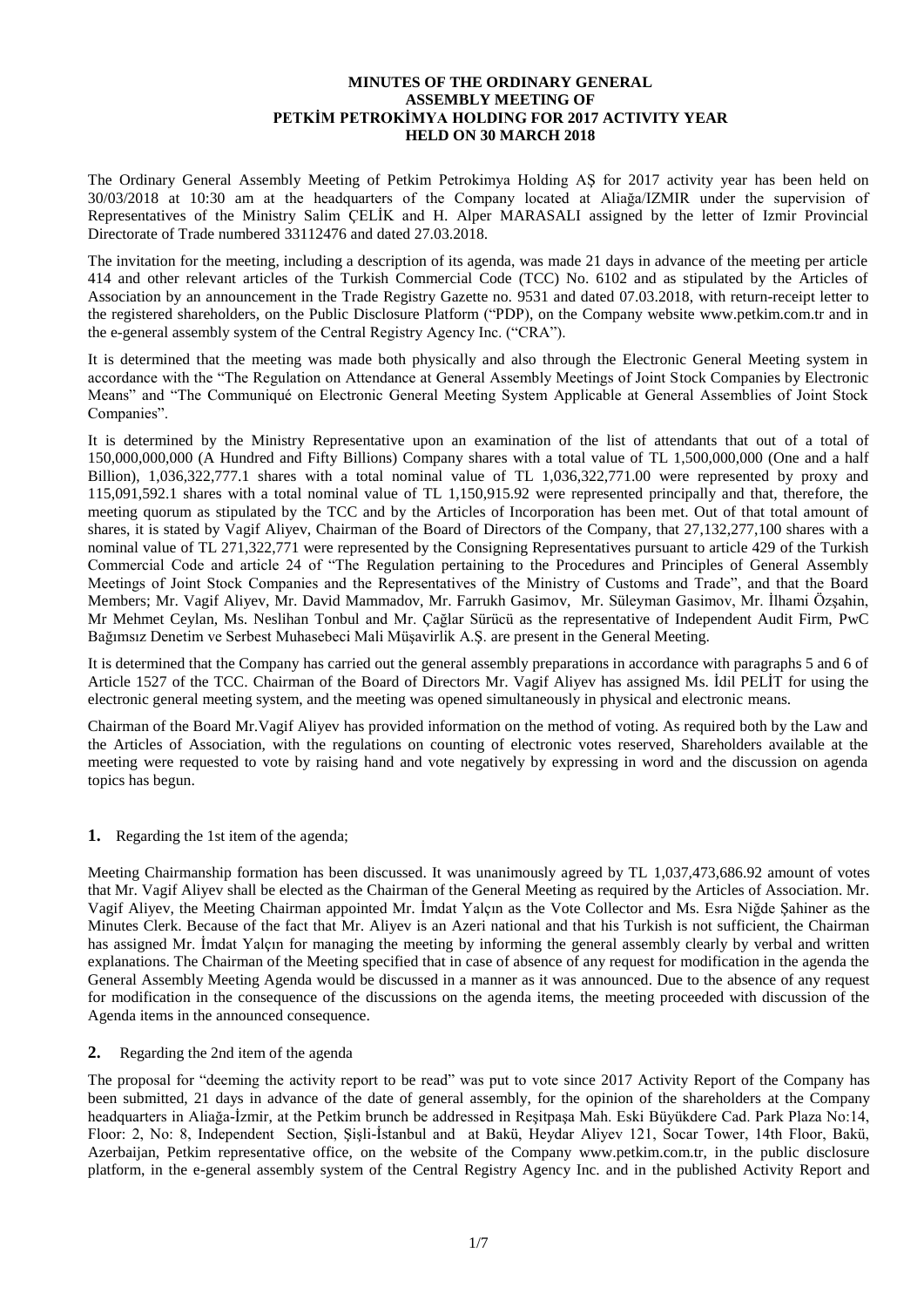because it was handed out to all shareholders before the meeting. The proposal was accepted by majority of votes based on an affirmative vote worth of TL 1,035,321,878.92 and negative vote of TL 2,151,808.

The Board Activity Report was discussed and it was approved by majority of votes based on an affirmative vote worth of TL 1,035,321,878.92.

**3.** Regarding the 3rd item of the agenda;

The Audit Report regarding 2017 activity year prepared by the independent audit firm, PwC Bağımsız Denetim ve Serbest Muhasebeci Mali Müşavirlik A.Ş, has been read to the General Assembly.

**4.** Regarding the 4th item of the agenda;

Financial statements for 2017 activity year have been submitted to examination of the shareholders in the Company Headquarter in Aliağa-İzmir, in Istanbul office of Petkim at Reşitpaşa Mah. Eski Büyükdere Cad. Park Plaza No:14, Floor: 2, No: 8, Independent Section, Şişli-İstanbul and at Bakü, Heydar Aliyev 121, Socar Tower, 14th Floor, Bakü, Azerbaijan, Petkim representative office, on the website of the Company www.petkim.com.tr, in the public disclosure platform, in the egeneral assembly system of the Central Registry Agency Inc. and in the published Activity Report books, 21 days prior to the date of General Assembly according to Article 437 of TCC. Financial statements have been read by Veysel Görgülü and have been voted. It has been resolved by the majority of votes including affirmative votes representing TL 1,035,441,878.92 and dissenting votes including TL 2,031,808 to approve the balance sheet, income statements of 2017 activity year.

**5.** Regarding the 5th item of the agenda;

The release of the chairman and members of the Board for their accounts and activities in 2017 has been discussed. The release of the chairman and members of the Board for the Company activities and operations in 2017 has been voted. The Board Members did not use their right to vote arising from their shares in their release. It has been resolved by the majority of votes including affirmative votes representing TL 1,036,270,580.922 and dissenting votes including TL 1,203,106 to release separately the chairman and members of the Board for the Company activities and operations in 2017.

**6.** Regarding the 6th item of the agenda;

The discussion of the Board's proposal regarding the distribution of 2017 profit was announced 21 days in advance of the date of general assembly to the shareholders at the Company headquarters in Aliağa-İzmir, at the Petkim brunch be addressed in Reşitpaşa Mah. Eski Büyükdere Cad. Park Plaza No:14, Floor: 2, No: 8, Independent Section, Şişli-İstanbul and at Bakü, Heydar Aliyev 121, Socar Tower, 14th Floor, Bakü, Azerbaijan, Petkim representative office, on the website of the Company www.petkim.com.tr, in the public disclosure platform, in the published Activity Report books and in the e-general assembly system of the Central Registry Agency Inc. pursuant to article 437 of the TCC.

The Board of Directors resolution dated 02.03.2018 and numbered 8/16 regarding dividend distribution proposal has been voted.

The resolution which provides that

According to the Consolidated Financial Statements for the period of 01.01.2017-31.12.2017, our Company has earned a "Net Term Profit" of TL 1,389,444,370 pursuant to the principles of Capital Markets Board ("CMB") Communiqué (II-14.1); and TL 1,430,911,320.44 pursuant to Tax Procedure Law.

As stated in the profit distribution table, TL 71,545,566.03 will be allocated to the primary legal reserves, TL 46,500,000.00 will be allocated to the second legal reserves and TL 622,865,754.41 shall be allocated to the extraordinary reserves from the total profit of TL 1,430,911,320.44.

In accordance with the provisions of Capital Markets Board's Communiqué numbered II-19.1, Out of Net Distributable Income, the dividend at the amount of TL 540,000,000.00 shall be distributed to the shareholders in cash and gross dividend in the amount of TL 150,000,000.00 corresponding to %10 of the issued capital shall be distributed to shareholders as bonus shares to be covered from Special Funds,

The date of payment of cash dividends shall be as 03.05.2018, and distribution of bonus shares shall be following the completion of the legal process,

Within this framework,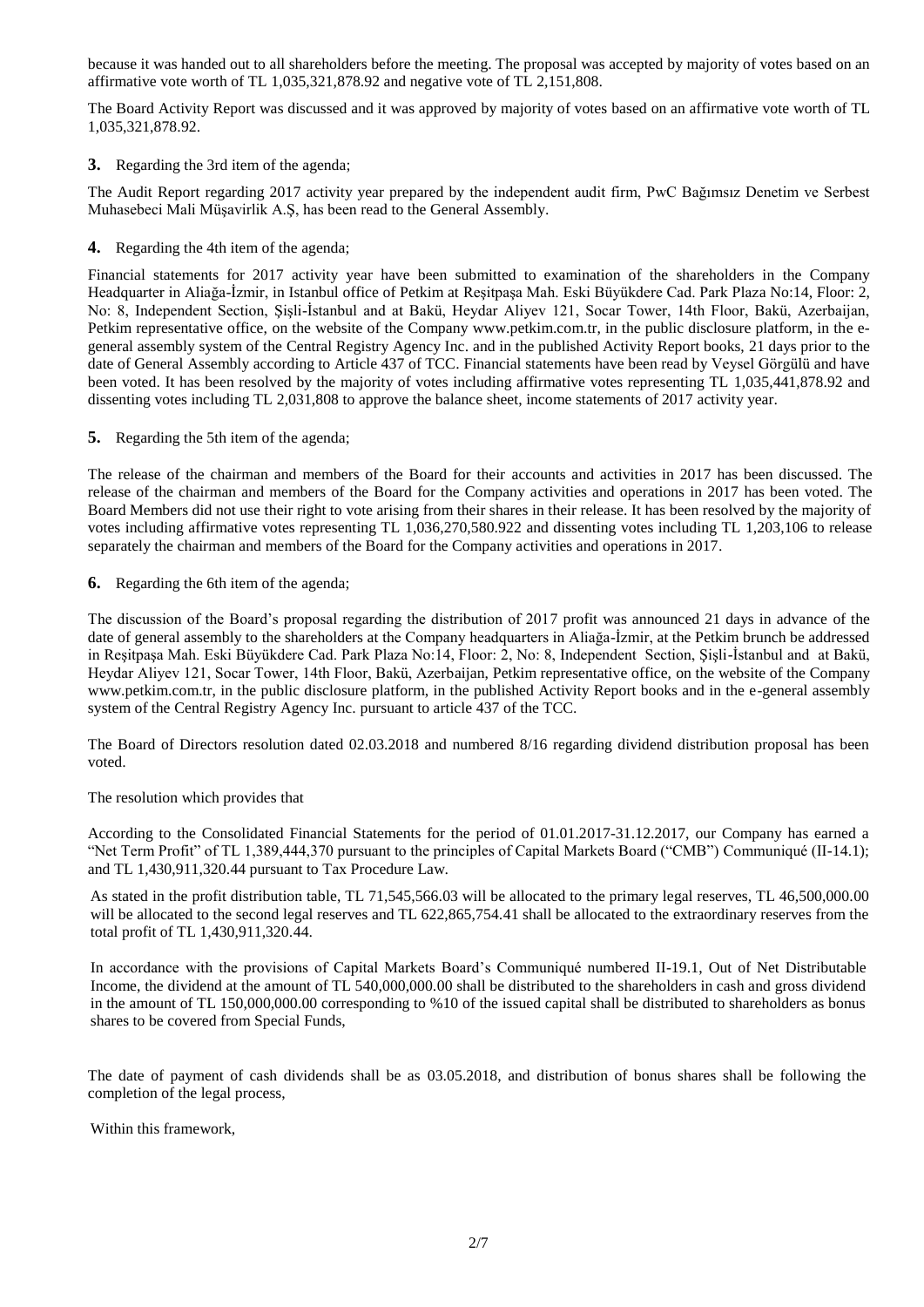- Cash dividend in the rate of %36 % by gross=net 0.36 kr for each share certificate with a nominal value of 1.00 kr shall be paid to our shareholders which are full fledged tax payer organizations and those limited tax payer shareholders which obtain dividends through a business or permanent representative in Turkey, and
- Cash dividend in the rate of 36% by gross 0.36 kr and by net 0.306 kr for each share certificate with a nominal value of 1.00 kr shall be paid to our other shareholders,
- To each shareholder, bonus shares on the ratio of 10% per share at the nominal value of 1 kr shall be distributed,

has been unanimously agreed by TL 1,037,473,686.92 amount of votes.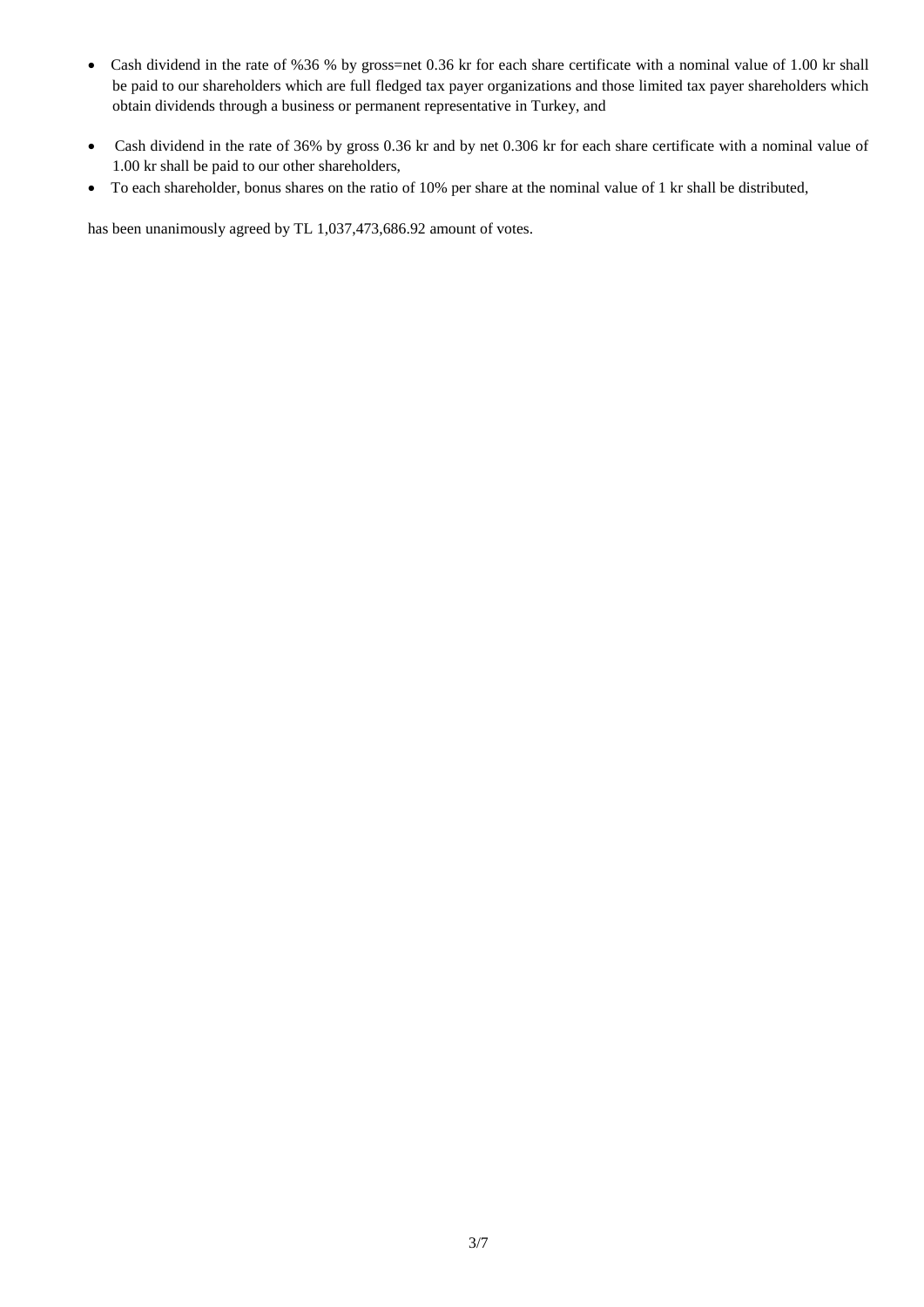### **PETKİM PETROKİMYA HOLDİNG ANONİM ŞİRKETİ PROFIT DISTRIBUTION TABLE FOR 2017 (TL)**

|                                                                                        | <b>Per Capital Market Regulations</b>        | Per Legal Records                    |
|----------------------------------------------------------------------------------------|----------------------------------------------|--------------------------------------|
| <b>DISTRIBUTION OF CURRENT PROFIT</b>                                                  |                                              |                                      |
| 1) Paid In/ Issued Capital                                                             | г<br>1.500.000.000,00                        | 1.500.000.000,00                     |
| 2) Total Legal Reserve Funds (Per Legal Records)                                       | 192.598.686,03                               | 192.598.686,03                       |
| Information on privileges in profit distribution if any in the Articles of Association |                                              |                                      |
| 3) Current Period Profit                                                               | 1.670.575.738,00                             | 1.679.437.407,48                     |
| 4) Taxes Payable<br>5) NET PROFIT                                                      | (268.616.240,00)<br>P.<br>1.401.959.498,00   | (248.526.087,04)<br>1.430.911.320,44 |
| 6) Previous Years Losses                                                               |                                              |                                      |
| 7) First Legal Reserves                                                                | n.<br>71.545.566.03                          | 71.545.566.03                        |
| 8) NET DISTRIBUTABLE PROFIT FOR THE PERIOD                                             | r<br>1.330.413.931,97                        | 1.359.365.754,41                     |
| 9) Donations Made During The Year                                                      | 5.637.538,65                                 | 5.637.538,65                         |
|                                                                                        |                                              |                                      |
| 10) NET DISTRIBUTABLE PROFIT ADDED DONATIONS                                           | 1.336.051.470,62                             | 1.365.003.293,06                     |
| 11) First Dividend to Shareholders<br>- Cash<br>- Bonus Shares                         | <b>F</b><br>690.000.000,00<br>540.000.000,00 |                                      |
| 12) Dividend to Privileged Shareholders                                                | 150.000.000,00                               |                                      |
| 13) Dividend to Board Members and Employees, etc.                                      |                                              |                                      |
| 14) Dividend to Redeemed Shareholders                                                  |                                              |                                      |
| 15) Secondary Dividend to Shareholders                                                 |                                              |                                      |
| 16) Secondary Legal Reserves                                                           | 46.500.000,00                                |                                      |
| 17) Statuatory Reserves                                                                |                                              |                                      |
| 18) Special Reserves                                                                   |                                              |                                      |
| 19) EXTRAORDINARY RESERVES                                                             | 593.913.931,97                               | 622.865.754,41                       |
| 20) Other resources payable                                                            |                                              |                                      |
| - Previous Years Profit                                                                |                                              |                                      |
| - Extraordinary Reserves                                                               |                                              |                                      |
| - Other Distributable Reserves As Per The Law And the Articles of Association          |                                              |                                      |
| Earnings Per Share (Krş)                                                               | 0.9346                                       |                                      |
| Dividend Per Share (krş) (Gross)                                                       | 0.4600                                       |                                      |
|                                                                                        |                                              |                                      |

### **INFORMATION ABOUT DIVIDEND RATIO**

| Information About Dividend Ratio |                                                               |                                  |                                |                                  |                  |
|----------------------------------|---------------------------------------------------------------|----------------------------------|--------------------------------|----------------------------------|------------------|
| Group                            |                                                               | <b>Total Dividend Amount TL</b>  |                                | Dividend to 1 Krs Nominal Shares |                  |
|                                  |                                                               | Cash TL.                         | Bonus Shares TL.               | Amount Krs                       | Rate %           |
| GROSS                            | SOCAR Turkey Petrokimya A.Ş.<br>Others (Publicly Held Shares) | 275.400.000,00<br>264.600.000,00 | 76.500.000,00<br>73.500.000,00 | 0,460000<br>0,460000             | 46,000<br>46,000 |
|                                  | י<br>Privatization Administration                             | 0,00                             | 0,00                           | 0,460000                         | 46,000           |
|                                  | Total:                                                        | 540.000.000,00                   | 150.000.000,00                 |                                  |                  |

| GROSS                                                                           | Privatization Administration                                                                                                                                                                | 0,00                             | 0,00                                                                                | 0,460000             | 46,000           |
|---------------------------------------------------------------------------------|---------------------------------------------------------------------------------------------------------------------------------------------------------------------------------------------|----------------------------------|-------------------------------------------------------------------------------------|----------------------|------------------|
|                                                                                 | Total:                                                                                                                                                                                      | 540.000.000,00                   | 150.000.000,00                                                                      |                      |                  |
|                                                                                 |                                                                                                                                                                                             |                                  |                                                                                     |                      |                  |
| ψ                                                                               | ΙA<br>SOCAR Turkey Petrokimya A.Ş.<br>Others (Publicly Held Shares)<br>$(*)$                                                                                                                | 275.400.000,00<br>224.910.000,00 | 76.500.000,00<br>73.500.000,00                                                      | 0,460000<br>0,406000 | 46,000<br>40,600 |
|                                                                                 | Privatization Administration                                                                                                                                                                | 0,00                             | 0,00                                                                                | 0,460000             | 46,000           |
|                                                                                 | Total:                                                                                                                                                                                      | 500.310.000,00                   | 150.000.000,00                                                                      |                      |                  |
| THE RATIO OF DIVIDEND DISTRIBUTED OVER NET DISTRIBUTABLE PROFIT ADDED DONATIONS |                                                                                                                                                                                             |                                  |                                                                                     |                      |                  |
|                                                                                 | Dividend Distributed To Shareholders (TL)                                                                                                                                                   |                                  | The Ratio of Dividend Distributed Over Net Distributable Profit Added Donations (%) |                      |                  |
|                                                                                 | 690.000.000,00                                                                                                                                                                              |                                  |                                                                                     | 51,64                |                  |
|                                                                                 | (*) While calculating the net divident, tax witholding rate of %15 is used, assuming that all publicly held shares are owned by full fledged real persons. Taxwitholding may change in line |                                  |                                                                                     |                      |                  |

### **THE RATIO OF DIVIDEND DISTRIBUTED OVER NET DISTRIBUTABLE PROFIT ADDED DONATIONS**

| Dividend Distributed To Shareholders (TL) | The Ratio of Dividend Distributed Over Net Distributable Profit Added Donations (%) |
|-------------------------------------------|-------------------------------------------------------------------------------------|
| 690.000.000.00                            | 51,64                                                                               |

While calculating the net divident, tax witholding rate of %15 is used, assuming that all publicly held shares are owned by full fledged real persons. Taxwitholding may change in line<br>with information that will be obtained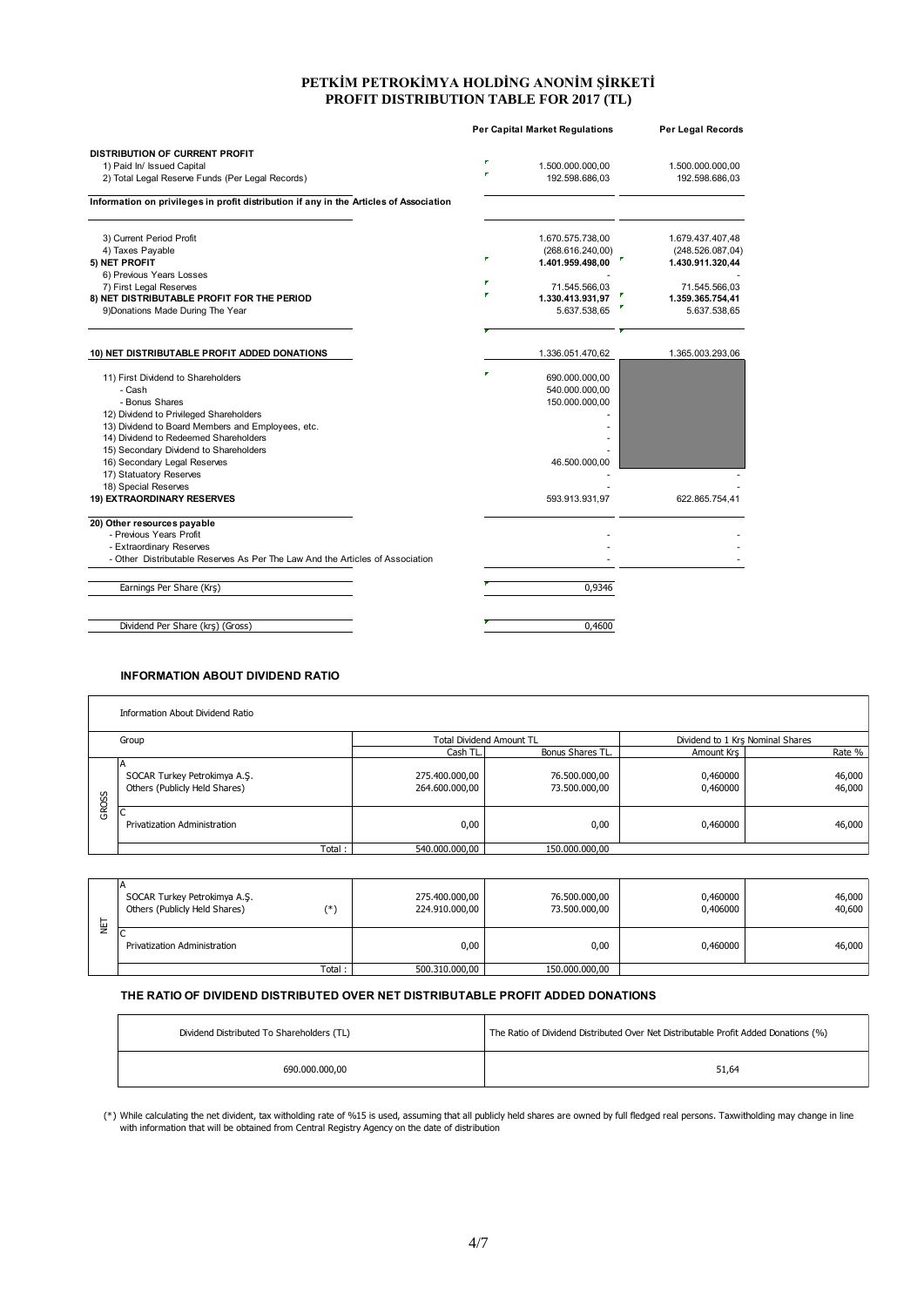# **7.** Regarding the 7th item of the agenda

Within the framework of the prior permission of the General Directorate of Domestic Trade of the Ministry of Customs and Trade of the Republic of Turkey with numbered 50035491-431.02, which was approved by the letter no. 29833736-110.03.03 E.548 and dated 17.01.2018 of the Capital Markets Board; the General Assembly negotiated the subject of the amendment of Article 6 "Share Capital" of our Company's Articles of Association. The President of the Meeting proposed to not recite the amendment text since it has been announced on the PEP, CRA EGAS and the website of the Company 21 days before the date of the meeting; included in the announcements made for call to the meeting and in the General Assembly Information Document, and it would take a long time to recite it. Then this proposal has been voted and has been accepted with affirmative vote of TL 799,558,595.92 and negative vote of TL 237,915,091

As a result of the voting, it was accepted with affirmative vote of TL 799,558,595.92 and negative vote of TL 237,915,091 to amend Article 6 "Share Capital" of our Company's Articles of Association as specified below.

| <b>OLD TEXT</b>                                                   | <b>NEW TEXT</b>                                                    |
|-------------------------------------------------------------------|--------------------------------------------------------------------|
|                                                                   |                                                                    |
| <b>CAPITAL:</b>                                                   | <b>CAPITAL:</b>                                                    |
| Article 6-The Company has adopted the registered share capital    | Article 6-The Company has adopted the registered share capital     |
| system in accordance with the provisions of the Capital Market    | system in accordance with the provisions of the Capital Market     |
| Law with number 2499 and has moved into this system as per        | Law with number 2499 and has moved into this system as per         |
| the permission of the Capital Markets Board dated 07.12.1998      | the permission of the Capital Markets Board dated 07.12.1998       |
| and with number 11838. The registered share capital cap permit    | and with number 11838. The registered share capital cap issued     |
| issued by the Capital Markets Board for registered capital is     | by the Capital Markets Board for registered capital is valid for   |
| valid for the years between 2013-2017 (5 years). Even if the      | the years between 2018-2022 (5 years). Even if the permitted       |
| permitted cap is not reached by the end of year 2017, in order    | cap is not reached by the end of year 2022, in order for the       |
| for the Board of Directors to be able to adopt a resolution for   | Board of Directors to be able to adopt a resolution for capital    |
| capital increase after 2017, it is mandatory to obtain            | increase after 2022, it is mandatory to obtain authorization for a |
| authorization for a new period from the General Assembly for      | new period from the General Assembly for the permitted cap or      |
| the permitted cap or a new cap by obtaining a permit from the     | a new cap by obtaining a permit from the Capital Market            |
| Capital Market Board. If the aforementioned authorization is      | Board. If the aforementioned authorization is not taken, capital   |
| not taken, the company will be regarded to have left the          | increase cannot be made with the decision of the Board of          |
| Registered Capital system.                                        | Directors.                                                         |
| a) Registered Capital: The Registered capital of the company is   | a) Registered Capital: The Registered capital of the company is    |
| 4,000,000,000.-(four billion) Turkish Liras. This capital has     | 4,000,000,000.-( four billion) Turkish Liras. This capital has     |
| been divided into 400,000,000,000 (four hundred billion) shares   | been divided into 400,000,000,000 (four hundred billion) shares    |
| each having a nominal value of 1.-(One) Kurush.                   | each having a nominal value of 1.-(One) Kurush.                    |
| b) Issued Capital: The issued capital of the company is           | b) Issued Capital: The issued capital of the company is            |
| 1,500,000,000.-(one billion and five hundred million) Turkish     | 1,500,000,000.-(one billion and five hundred million) Turkish      |
| Liras, divided into 150,000,000,000 (one hundred and fifty        | Liras, divided into 150,000,000,000 (one hundred and fifty         |
| billion) shares, each having a nominal value of 1.-(One)          | billion) shares, each having a nominal value of 1.-(One)           |
| Kurush. All the capital has been paid in.                         | Kurush. All the capital has been paid in.                          |
| c) The Board of Directors shall be authorized to increase the     | c) The Board of Directors shall be authorized to increase the      |
| issued capital for years $2013 - 2017$ when it deems appropriate, | issued capital for years 2018-2022 when it deems appropriate,      |
| on condition that the provisions of the Capital Market Law are    | on condition that the provisions of the Capital Market Law are     |
| complied with and that such increase is within the cap for        | complied with and that such increase is within the cap for         |
| registered capital.                                               | registered capital.                                                |
| The shares constituting the capital will be recorded within the   | The shares constituting the capital will be recorded within the    |
| framework of the shares representing capital.                     | framework of the shares representing capital.                      |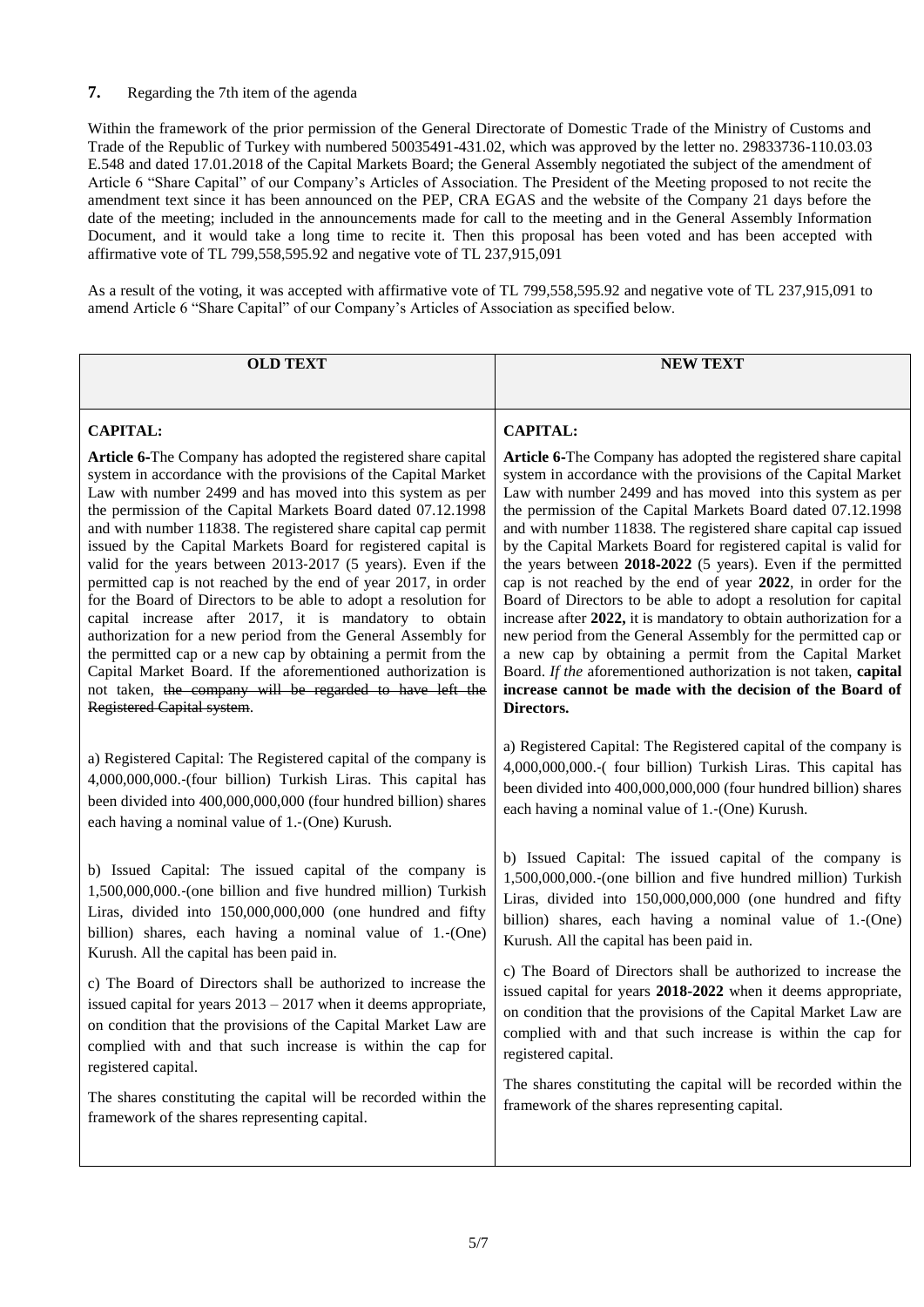**8.** Regarding the 8th item of the agenda;

Pursuant to Article 11 of the Articles of Association and Article 363 of Turkish Commercial Code ("TCC"), appointment of Ms. Neslihan Tonbul to the board membership which has been vacant within the year has been discussed.

The election of Ms. Neslihan Tonbul having Turkish ID Number of 27985394658, residing at Ömer Paşa Sokak No:26 Deniz Apt. D:4 Erenköy Kadıköy/İSTANBUL for the vacant position in accordance with Article 11 of the Articles of Association of the Company and Article 363 of TCC,

has been approved by majority of votes including affirmative votes representing TL 870,816,394.92 and dissenting votes TL 166,657,292

**9.** Regarding the 9th item of the agenda;

It has been resolved to pay a monthly gross wage in amount of TL 32,000 to each of the Board members by majority of votes including affirmative votes representing TL 838,999,540.92 and dissenting votes representing TL 198,474,146

**10.** Regarding the 10th item of the agenda;

The election of "PwC Bağımsız Denetim ve Serbest Muhasebeci Mali Müşavirlik A.Ş." as an independent audit company in accordance with the proposal of the Committee in Charge of Audit by the decision of the Board dated on 02.03.2018 pursuant to the capital markets board legislation and Turkish Commercial Code has discussed and submitted to the approval of the General Assembly.

It has been approved to elect "PwC Bağımsız Denetim ve Serbest Muhasebeci Mali Müşavirlik A.Ş." to audit 2018 annual and interim financial statements for 2018 of our Company and to carry out other duties as stated in Capital Markets legislation and Turkish Commercial Code by majority of votes including affirmative votes representing TL 1,022,540,231.92 and dissenting votes representing TL 14,933,455.

**11.** Regarding the 11th item of the agenda;

The shareholders have been informed about the donation in total amount of TL 5,637,538.65 made by the Company in 2017.

### **12.** Regarding the 12th item of the agenda;

The upper limit of donation and aids to be made by the Company until the Annual General Assembly Meeting for 2018 as per Capital Market Law Article has been discussed. The recommendation of the Board regarding the upper limit at an amount of TL 12,000,000 of donation and the aids has been submitted to the approval of the General Assembly. It has been resolved to specify the donation and aids upper limit at an amount of TL 12,000,000 provided that it will not exceed further limits that may be specified by the Capital Market Board by majority of votes including affirmative votes representing TL 842,933,139.92 and dissenting votes representing TL 194,540,547

**13.** Regarding the 13th item of the agenda;

The issue that shareholders and Board members having management control, managers possessing administrative responsibility and their equivalent and up to secondary blood and alliance relatives, partnerships or affiliates specified in Article (1.3.6) of "Corporate Governance Principles" annexed to "Corporate Management Communique" Nr. (II-17.1) of the Capital Market Board, did not carry out any significant operations which may cause conflict of interests, or their affiliates did not carry out any operation of commercial type within business matters on their own or others' behalf or did not get into another partnership engaged in commercial affairs of the same kind in the capacity of a partner with limitless responsibility has been submitted for the information of the General Assembly.

## **14.** Regarding the 14th item of the agenda;

The issue of giving permission to the Board members to carry out operations specified in articles 395 and 396 of TCC has been discussed and submitted to the approval of the General Assembly. It has been resolved by majority of votes including affirmative votes representing TL 928,934,166.92 and dissenting votes representing TL 54,539,520 to allow the Board members to carry out the aforementioned operations.